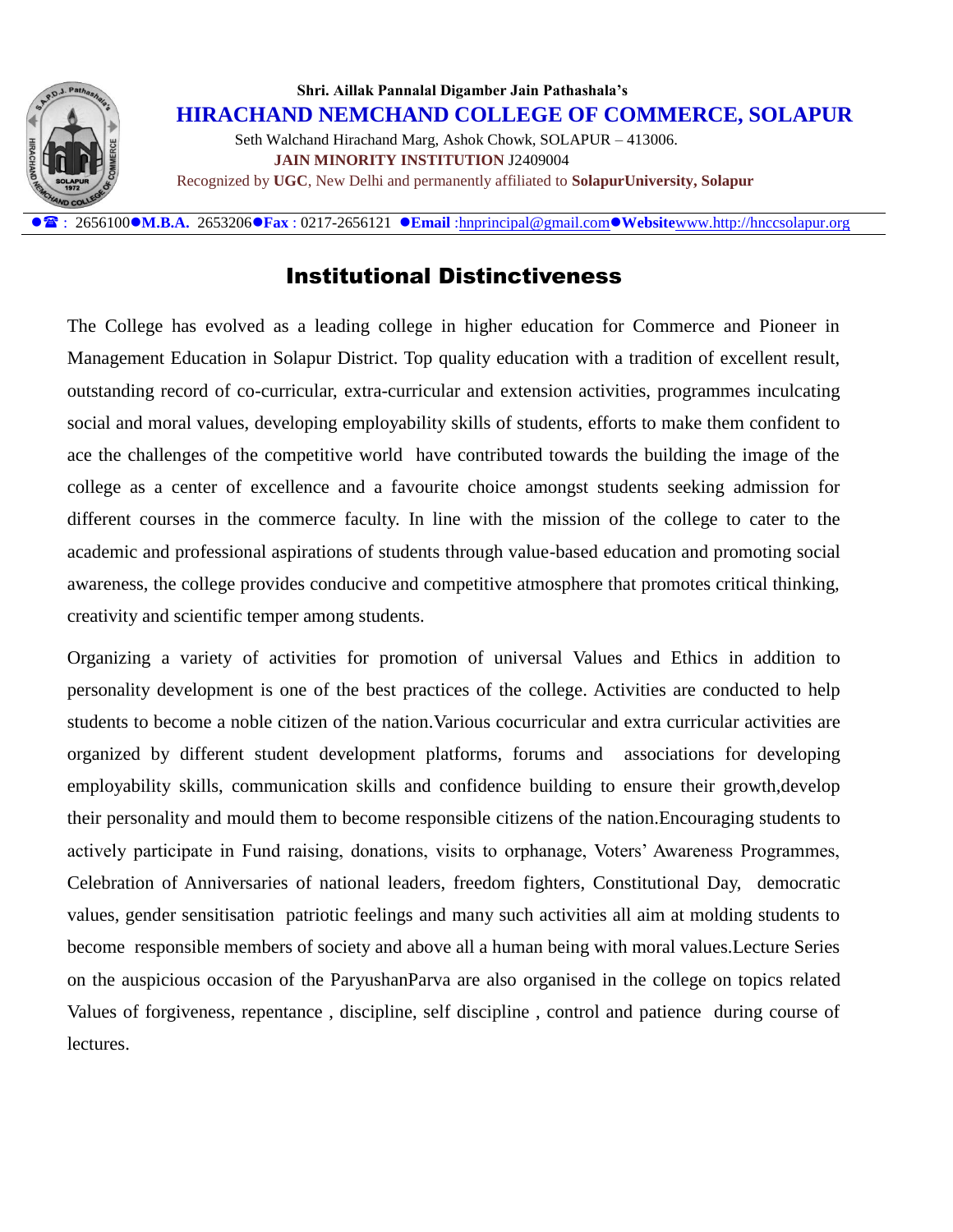The College conducts a number of activities to create awareness among students about Gender sensitisation, Gender Equality, Women empowerment, Laws for Protection of women etc. The college has a Women Empowerment Centre –HIRKANI to empower girl students and make them strong to face every type of challenge. Guest Lectures,Workshps, Health Check up Camps, Self Defence training Camps, are organised to keep girl students fit and defend themselves.

The Teacher Sponsored Student Aid Fund (TS SAF) scheme initiated through contribution by teachers aims to provide educational and monetary support to needy students in the form of payment of their exam fees, tuition fees, and required educational material for continuation of their education.

Library Services to Senior Citizens and Parents is distinct practice which includes extending services of the library, namely books and magazines to senior citizens of the locality and parents of students.Senior Citizens, in most cases, are grandparents or other senior family members of the family. Library Membership is provided to Parents and Grand Parents of our students, present and past. Further, Students, Parents and others are invite to share their experiences in the Readers Club of the college. The students review books which they have read and also suggest further reading to their peers. Thus this practice provides the college opportunity to Serve the Society and also encourage reading habits. In addition every year Best Library User Award is also given to the students who make best use of library services and read



**Visit to Orphanage—Interaction with officials of PakharSankul (26/02/2020)**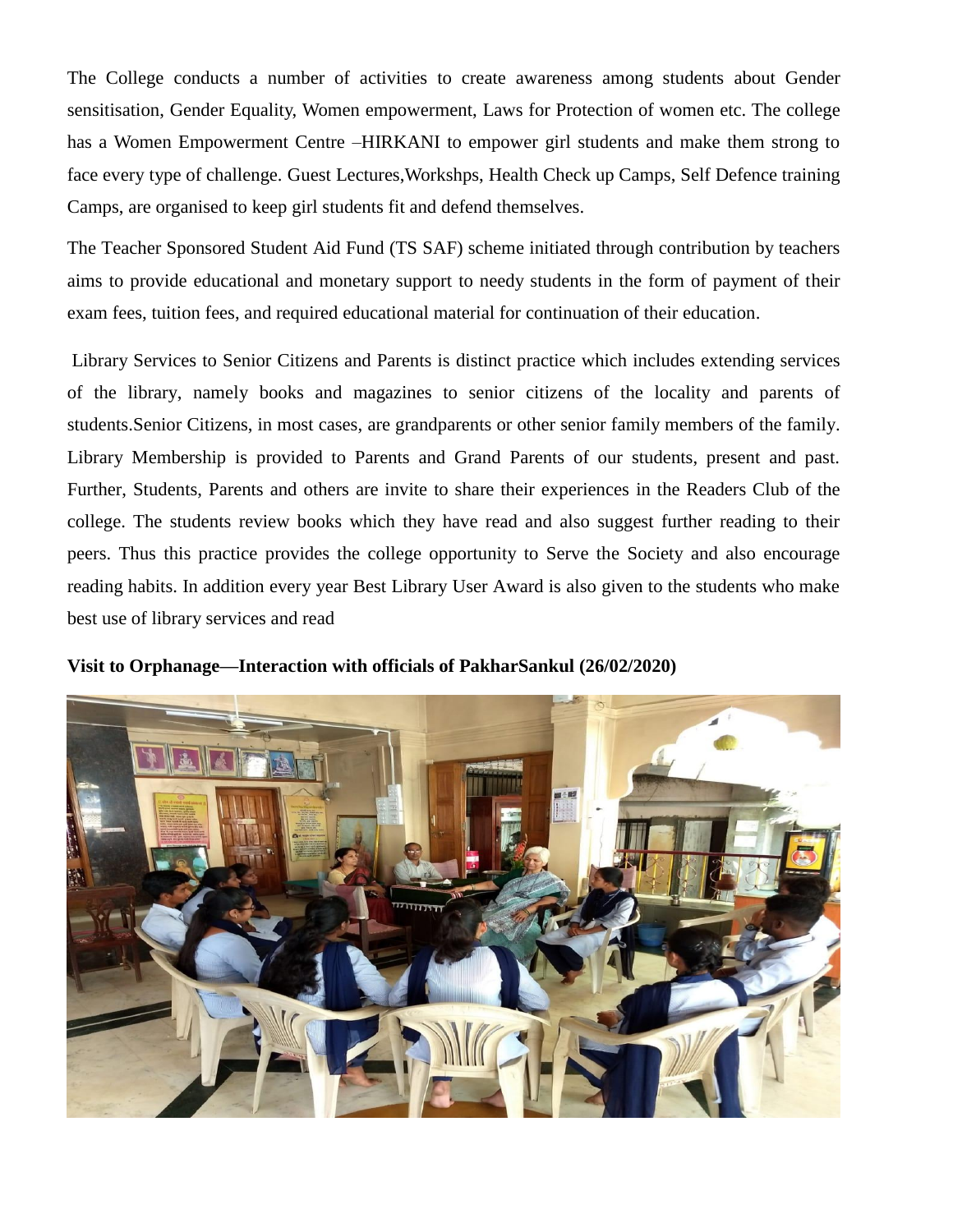

**Donated Rs 2002/ PakharSankul- on the occasion of Youth Day**

**Lectures on Paryushan Parve (Sept 3,2019 to Sept 11,2019)**

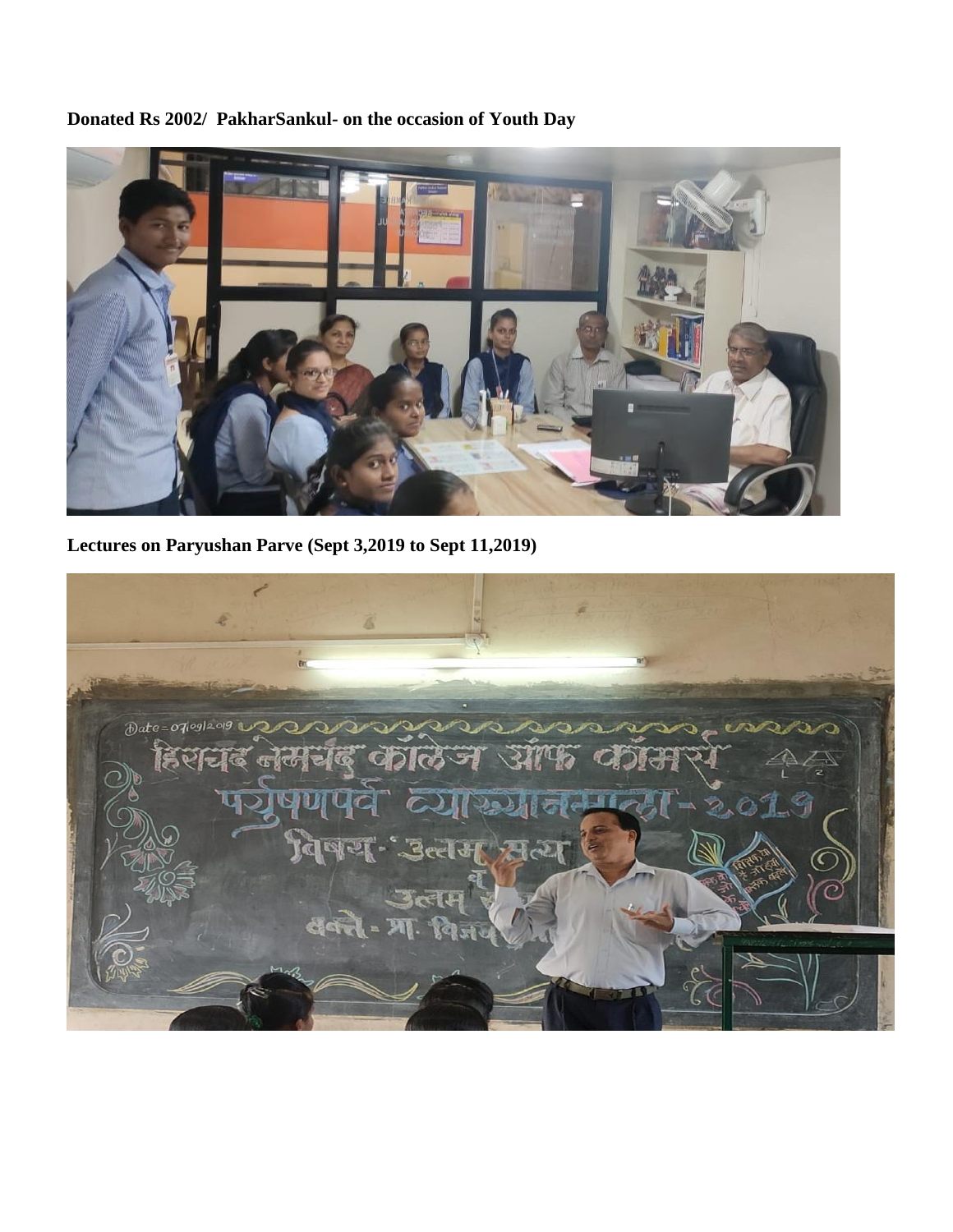

**Workshops to empower girl students**

**Mural Art**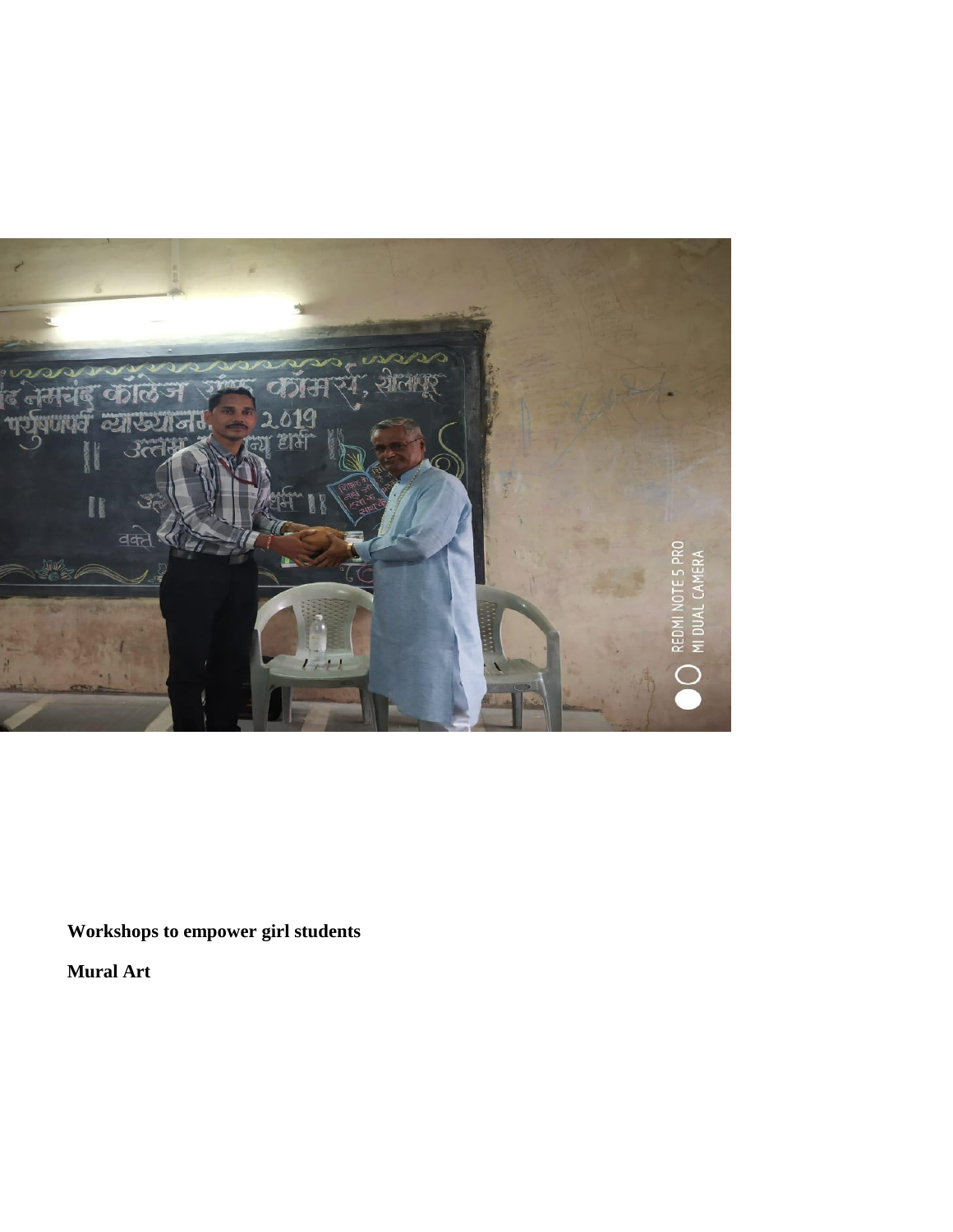

## **Cake Baking and Icing**



**Quilling Art**